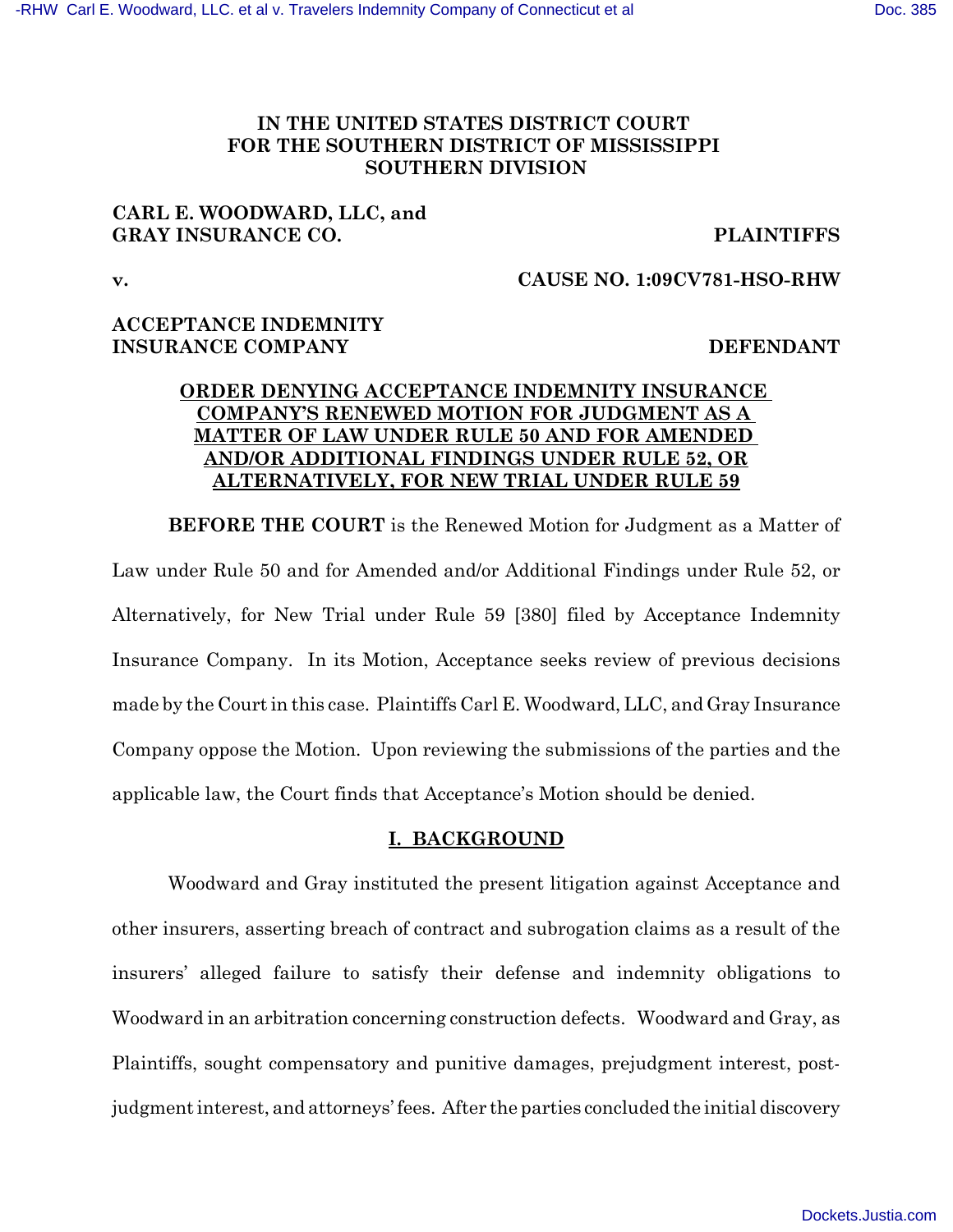phase of this lawsuit, Plaintiffs settled their claims with all of the insurers except for Acceptance.

Both Woodward and Acceptance filed Motions for Summary Judgment. At that time, the case was assigned to United States District Judge Louis Guirola, Jr. In a Memorandum Opinion and Order, Judge Guirola held that Acceptance owed and breached a duty to defend Woodward, and that Acceptance lacked an arguable basis for failing to defend Woodward. For this reason, Acceptance was not entitled to summary judgment as to Woodward's claim for extra-contractual damages. Judge Guirola also determined that genuine issues of material fact existed regarding whether Acceptance had a duty to indemnify Woodward and Gray. Finally, Judge Guirola concluded that Acceptance was entitled to summary judgment regarding Woodward's bad faith claim.

The case was subsequently transferred to the undersigned. The Court conducted a jury trial in March 2011. The jury found that Woodward had incurred \$393,392.02 in reasonable and necessary attorneys' fees in the arbitration. During the trial, the Court determined that the \$403,348.06 in costs taxed to Woodward during the arbitration were covered under the Acceptance policy.

Pursuant to a Stipulation signed by the parties, the Court next held a bench trial in February 2012 on the issue of whether the fees and costs incurred by Woodward and Gray during the arbitration should be allocated among Acceptance and the settling insurers. During this trial, Gray voluntarily dismissed its claim for indemnification under the Acceptance policy. The Court found that Acceptance should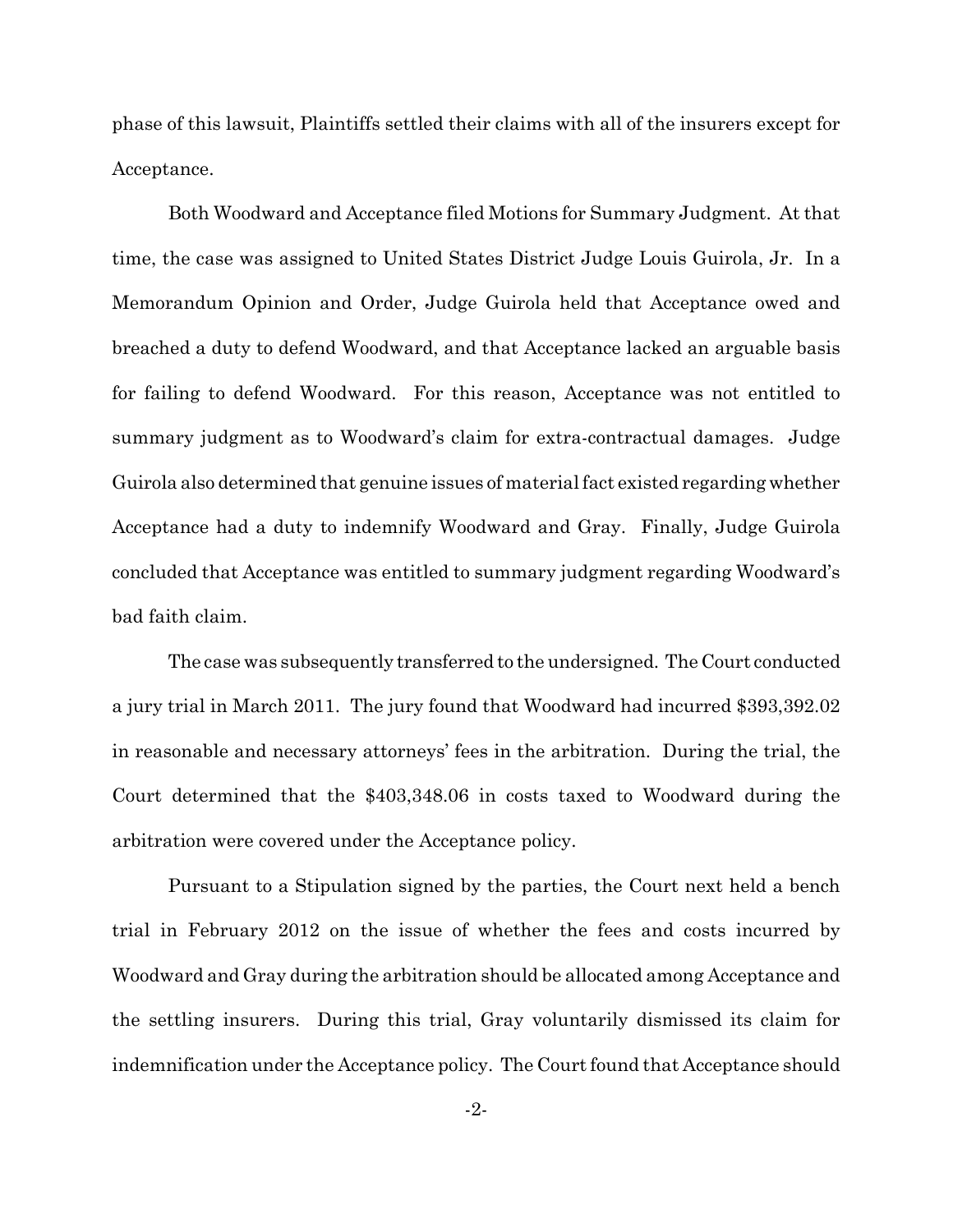be required to pay twenty percent (20%), or \$78,678.40, of the \$393,392.02 in defense costs and expenses incurred by Woodward in the arbitration, but that Acceptance is not entitled to allocate the taxed costs because the Acceptance policy unambiguously provided that Acceptance would pay all costs taxed against its insured. Following the bench trial, this Court entered an Order [378] awarding reduced extra-contractual damages to Woodward and Gray in the amount of \$517,118.33. The Court denied Woodward and Gray's request for prejudgment interest but granted their request for post-judgment interest. The Court entered a Final Judgment providing that Woodward and Gray are entitled to recover a total of \$999,144.79 from Acceptance at the post-judgment interest rate of 0.18%.

### **II. DISCUSSION**

In its present Motion, Acceptance renews its earlier motion for judgment as a matter of law. "A motion for judgment as a matter of law (previously, motion for directed verdict or J.N.O.V.) in an action tried by jury is a challenge to the legal sufficiency of the evidence supporting the jury's verdict." *Allstate Ins. Co. v. Receivable Fin. Co., LLC*, 501 F.3d 398, 405 (5th Cir. 2007) (citing *Hiltgen v. Sumrall*, 47 F.3d 695, 699 (5th Cir. 1995)). Such a motion should be granted if "the court finds that a reasonable jury would not have a legally sufficient evidentiary basis to find for the party on that issue." Fed. R. Civ. P. 50(a)(1). A court should grant a post-judgment motion for judgment as a matter of law only when "the facts and inferences point so strongly in favor of the movant that a rational jury could not reach a contrary verdict." *Pineda v. United Parcel Serv., Inc.*, 360 F.3d 483, 486 (5th Cir. 2004) (citing *Thomas*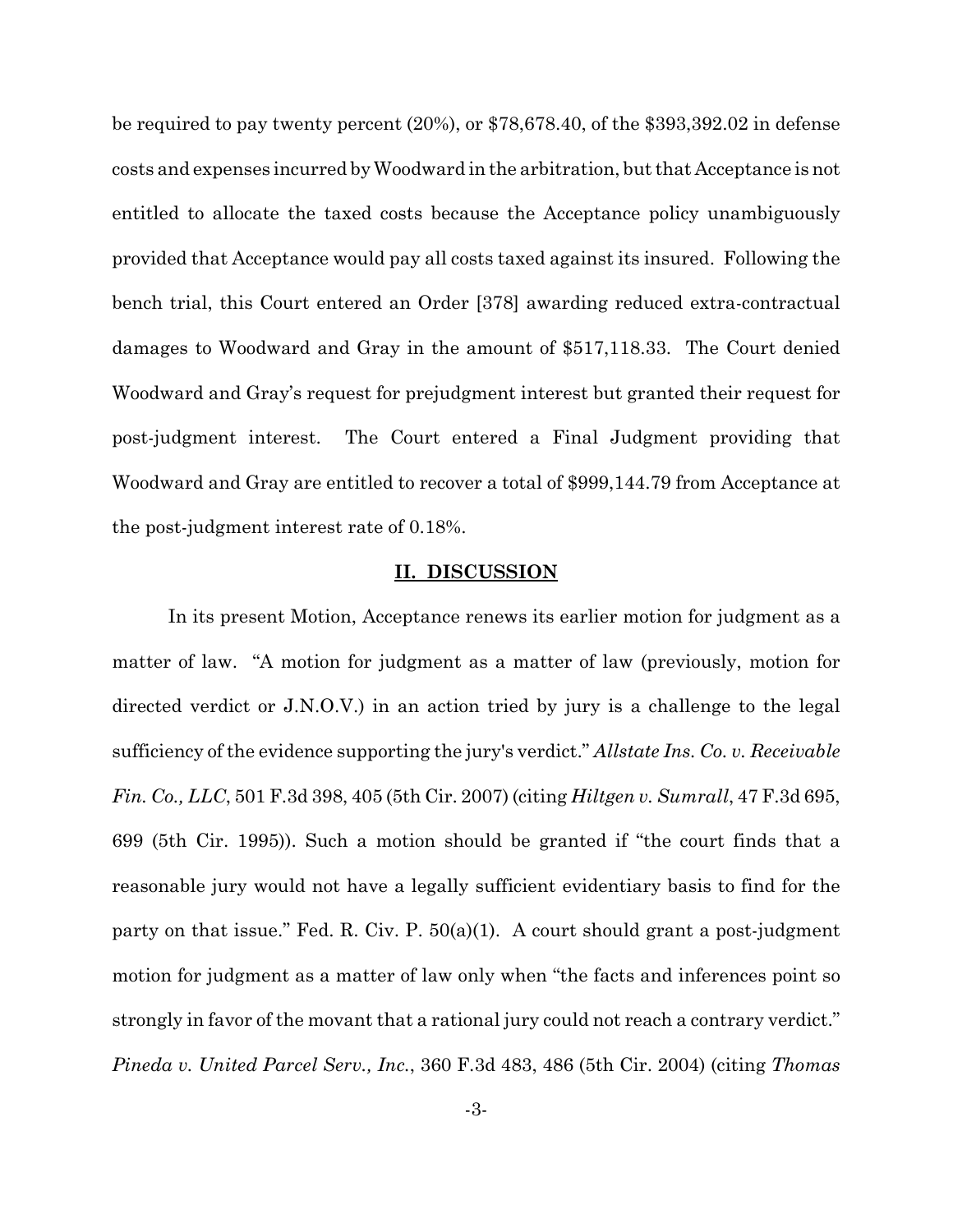*v. Tex. Dep't of Criminal Justice*, 220 F.3d 389, 392 (5th Cir. 2000)).

In the alternative, Acceptance requests a new trial. "The court may, on motion, grant a new trial on all or some of the issues . . . after a jury trial, for any reason for which a new trial has heretofore been granted in an action at law in federal court ... ." Fed. R. Civ. P.  $59(a)(1)$ . "A new trial may be appropriate if the verdict is against the weight of the evidence, the amount awarded is excessive, or the trial was unfair or marred by prejudicial error." *Scott v. Monsanto Co.*, 868 F.2d 786, 789 (5th Cir. 1989) (citing *Smith v. Transworld Drilling Co.,* 773 F.2d 610, 613 (5th Cir. 1985)). "If the new trial is granted on evidentiary grounds, the jury's verdict must be 'against the great—not merely the greater—weight of the evidence.'" *Scott,* 868 F.2d at 789 (quoting *Conway v. Chem. Leaman Tank Lines, Inc.,* 610 F.2d 360, 362 (5th Cir. 1980)). If allegations of prejudice are the basis of the motion, "[c]ourts do not grant new trials unless it is reasonably clear that prejudicial error has crept into the record or that substantial justice has not been done, and the burden of showing harmful error rests on the party seeking a new trial." *Sibley v. Lemarie,* 184 F.3d 481, 487 (5th Cir. 1999) (quoting *Del Rio Distrib., Inc. v. Adolph Coors Co.,* 589 F.2d 176, 179 n.3 (5th Cir. 1979)).

Finally, Acceptance asks this Court to make additional or amended findings pursuant to Fed. R. Civ. P. 52(b). "The purpose of motions to amend is to correct manifest errors of law or fact or, in some limited situations, to present newly discovered evidence." *Fontenot v. Mesa Petroleum Co.*, 791 F.2d 1207, 1219 (5th Cir. 1986). Rule 52(b) Motions should not be utilized to relitigate old issues, advance new